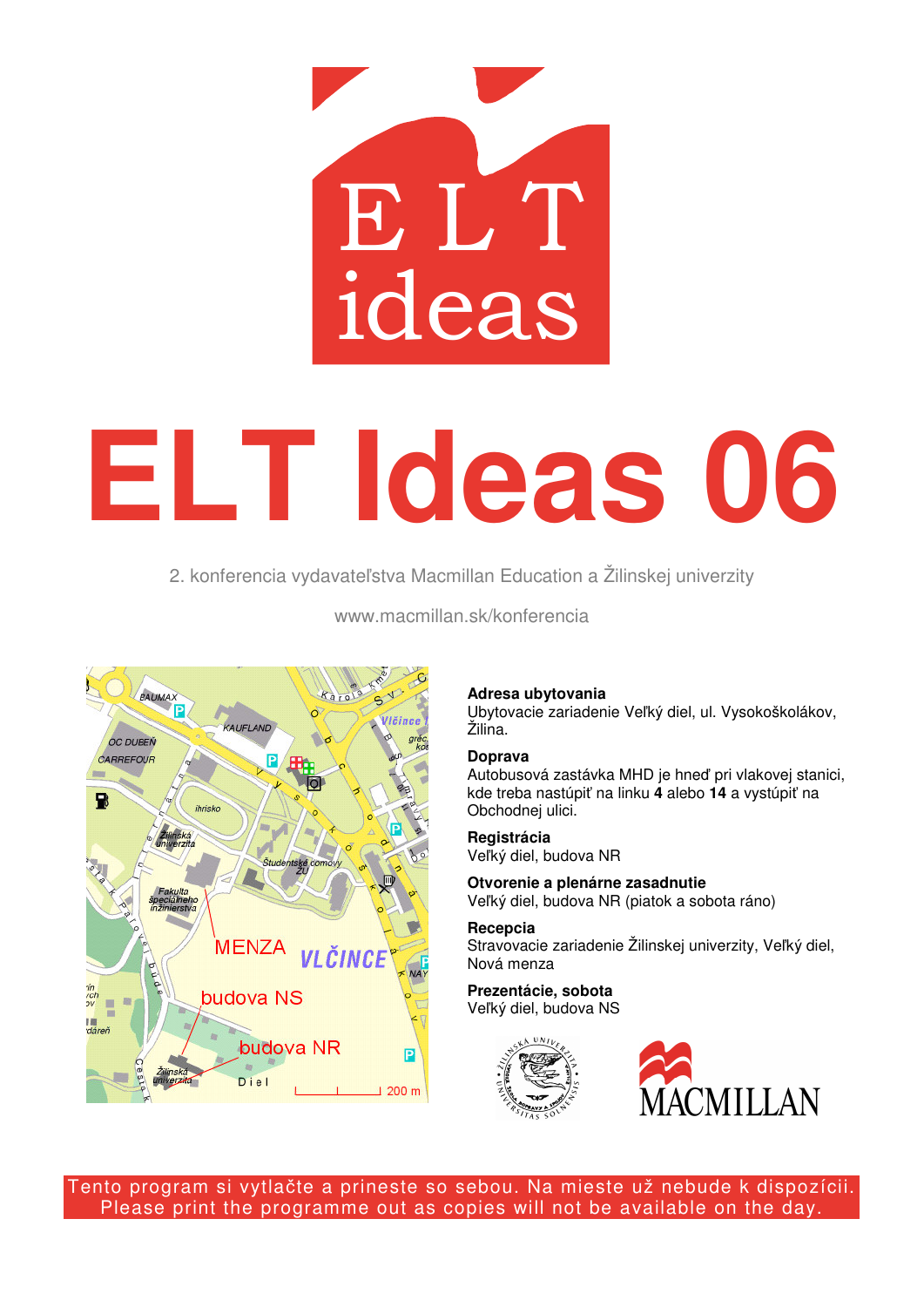| <b>FRIDAY</b>   |                                                                                                                                       |                                                         |                                                      |                                                                  |                                                                                             |                                                             |  |  |  |  |
|-----------------|---------------------------------------------------------------------------------------------------------------------------------------|---------------------------------------------------------|------------------------------------------------------|------------------------------------------------------------------|---------------------------------------------------------------------------------------------|-------------------------------------------------------------|--|--|--|--|
| 14.30<br>15.45  | registrácia                                                                                                                           |                                                         |                                                      |                                                                  |                                                                                             |                                                             |  |  |  |  |
| 16.00<br>17.15  | Philip Kerr: The role of affect in learning to speak (room NR2)                                                                       |                                                         |                                                      |                                                                  |                                                                                             |                                                             |  |  |  |  |
| 17.30<br>18.30  | Susan House:<br>Songs as a vehicle<br>for language<br>learning (room NS1)                                                             | Jon Hird: Move up,<br>down and inside<br>out (room NS2) | Ken Wilson: Giving<br>something extra<br>(room NS10) | Fergal Kavanagh:<br><b>Culture begins at</b><br>home (room NS11) | Alena Rebrová:<br><b>British Council</b><br>activities in<br>Slovakia (room<br><b>NS15)</b> | Viera Bačová:<br>Jazykové pobyty v<br><b>UK</b> (room NS16) |  |  |  |  |
| 19.00<br>21.00  | <b>Macmillan Reception</b> (menza)                                                                                                    |                                                         |                                                      |                                                                  |                                                                                             |                                                             |  |  |  |  |
| <b>SATURDAY</b> |                                                                                                                                       |                                                         |                                                      |                                                                  |                                                                                             |                                                             |  |  |  |  |
| 8.30<br>10.00   | Ken Wilson: Chair, charity, charismatic – does the method of teaching new words change as the students<br>move up a level? (room NR2) |                                                         |                                                      |                                                                  |                                                                                             |                                                             |  |  |  |  |

|                 | $10.15 - 11.00$                                         | 11.00-11.30                   | $11.30 - 12.30$                                                  | 12.30-14.00                   | $14.00 - 15.00$                                                             | $15.15 - 16.00$                         |
|-----------------|---------------------------------------------------------|-------------------------------|------------------------------------------------------------------|-------------------------------|-----------------------------------------------------------------------------|-----------------------------------------|
| NS <sub>1</sub> | Ondřej Matuška: Free<br>resources on the<br>internet    |                               | Jon Hird: <b>How a</b><br>dictionary works,<br>starring the MED. |                               | Jon Hird: Teaching In<br>Company                                            | Opakovanie<br>najúspešnejších           |
| NS <sub>2</sub> | Lucia Hlubeňová:<br><b>Culture Shock</b>                | <b>COFFEE</b><br><b>BREAK</b> | Ken Wilson: Having fun<br>with active grammar                    | <b>LUNCH</b>                  | Susan House: Story<br>based learning                                        | seminárov.                              |
| <b>NS10</b>     | Susan House: Talking<br>tasks                           | <b>BOOK</b>                   | Fergal Kavanagh:<br><b>Inspiration</b>                           | <b>BOOK</b><br><b>DISPLAY</b> | Fergal Kavanagh: Tune<br><b>Into English</b>                                | Sledujte informácie v<br>budove.        |
| <b>NS11</b>     | Jana Bérešová:<br>Insights into<br>achievment standards | <b>DISPLAY</b><br><b>BOOK</b> | Pehilip Kerr: You can't<br>do that!                              | <b>BOOK</b>                   | Philip Kerr: A licence to<br>drill: a reappraisal of<br>controlled practice | Repetition of the most<br>wanted talks. |
| <b>NS15</b>     | Eva Hrašková: Little<br><b>Bugs in our classroom</b>    | <b>SALE</b>                   | Paul McCullough: Inside<br><b>Out-the Nickel Tour</b>            | <b>SALE</b>                   | Danica Gondová:<br><b>Testing Oral Skills</b>                               | Watch for information in                |
| <b>NS16</b>     | Daniela Krajňáková:<br><b>Move</b>                      |                               | Lucia Hlubeňová: Be<br><b>Inspired</b>                           |                               | Lucia Hlubeňová: <b>Miss</b><br><b>Textbook 2006</b>                        | the conference building.                |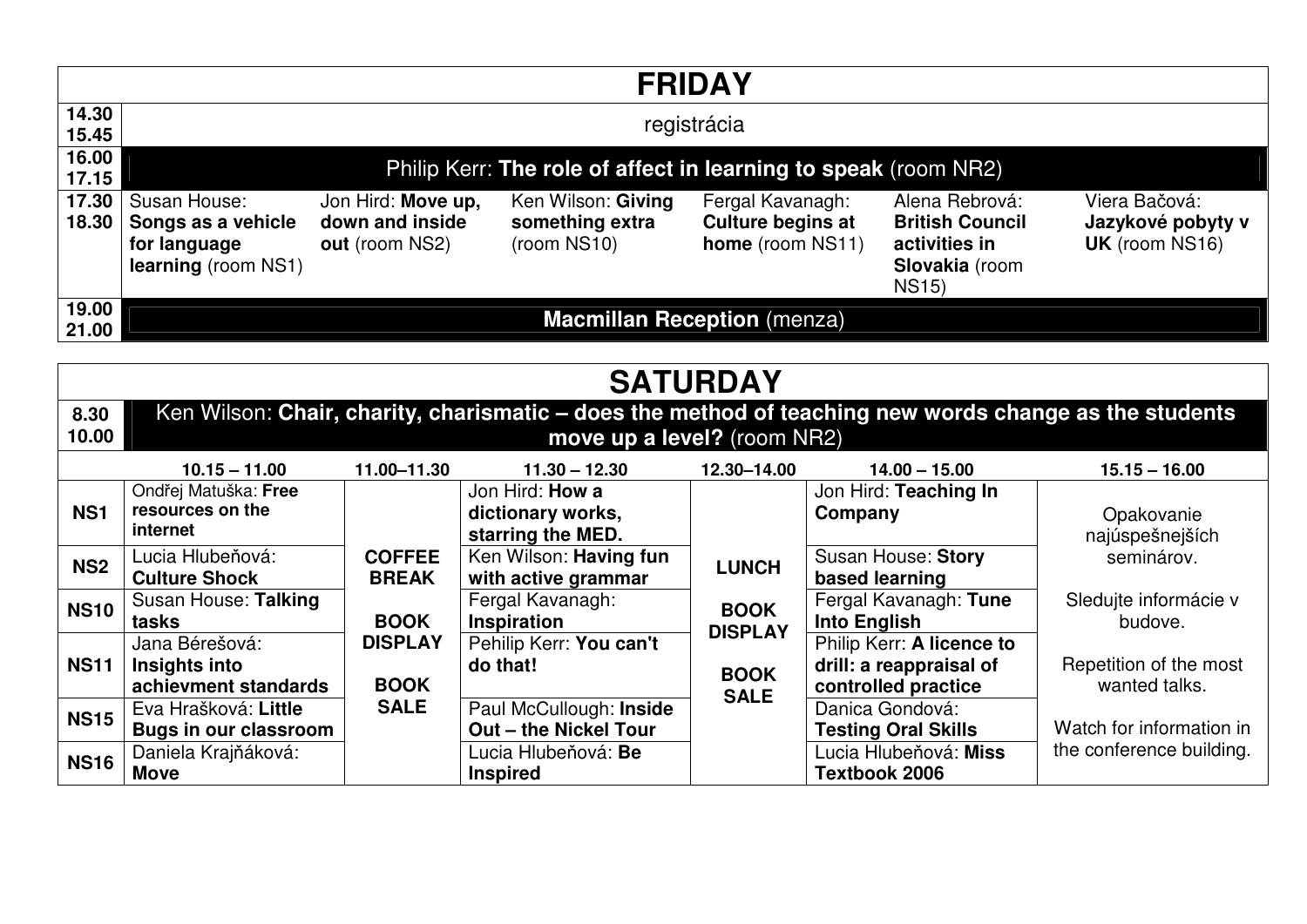# **PROGRAMME**

(in alphabecial order by the speaker's name)

#### **Abbreviations**

**P** – Primary (1. stupeň ZŠ), **LS** – Lower Secondary (2. stupeň ZŠ, 8ročné gymnázia), **US** – Upper Secondary (stredné školy) **T** – Tertiary (vysoké školy, výučba dospelých), **PLS** – Private Language Schools (jazykové školy)

#### Bačová, Viera

SPŠ, Bratislava

Target audience: all

#### **Jazykové pobyty v UK.**

Každý, kto má záujem vycestovať so študentmi do anglického Devonu, neplatiť žiadne peniaze, stráviť 13 dní v kolektíve študentov a kolegov, z toho 10 dní priamo v Barntstaple, rozprávať, bývať a stravovať sa v anglických rodinách, študovať spolu so žiakmi 20 hodín angličtiny v škole a na záver, podeliť sa so zážitkami so svojimi priateľmi, navštívte moju prednášku a v priebehu 45 minút sa rozhodnete cestovať so mnou. Možnosť pozerať krátke DVD o Barnstaple a výletoch, kde pocestujete.

#### Bérešová, Jana

Trnavská univerzita

Target audience: US

#### **Insights into achievement standards - the Slovak matricular examination in English - based on the Common European Framework of Reference.**

The presentation is aimed at comparing the recommendations of the CEFR as the basis of language standards on different levels of language acquisition. Several examples of students' papers and their oral performances will be presented, discussed and commented on.

#### Gondová, Danica

Žilinská univerzita

Target audience: US

#### **Testing Oral Skills**

The workshop focuses on three different task types used for testing oral skills in the internal Maturita examination. It deals with the differences in language elicited in the three different tasks, is concerned with advantages and disadvantages of the tasks, and discusses how the various tasks can influence the performances of individual students and their achievements. The workshop also deals with the roles and behaviour of the assessors and the interlocutor.

# **Jon Hird**

I divide my time between teaching and writing ELT materials in Oxford UK, where I have taught for about fifteen years. During this time I have also taught in Paris, Macedonia and very briefly in India and Vietnam while travelling through. I have authored or contributed to several ELT books, including the Inside Out. In Company and the soon-to-be-published Move series as well as a number of other ELT resource books and Internet-based writing projects. I particularly enjoy giving talks and workshops in different countries and meeting the teachers and students, that may, or may not, use our books. I enjoy the challenge, in both my writing and teaching, of trying to make classroom activities as meaningful, engaging and as enjoyable as possible. My ambition is to one day find the time to pick up my drumsticks and play the drums again.

#### Hird, Jon

Macmillan

Target audience: US, T, PLS

#### **Move up, down and inside out**

I grammar, you grammar, he grammars, she grammars… This session addresses the questions of what is grammar, how we learn it and how this can be reflected in the classroom. We will look at a range of practical classroom activities and techniques that make practising grammar more meaningful, memorable and fun.

#### Target audience: T, PLS

#### **Teaching In Company**

What exactly is Business English? What is the tip of the iceberg? And where do horoscopes, seafood and Chardonnay fit in? This practical session explores these questions by drawing on the features and ethos of In Company, the Business English Course from Macmillan.

Target audience: all

#### **How a dictionary works, starring the MED.**

Is I or you more common in English? Which day of the week is most and least mentioned? What is the favourite word of learners of English? This session focuses on how a dictionary is put together, what features a good dictionary should have and how to make the most of one in class. There is also a quiz with a dictionary as the prize!

#### Hlubeňová, Lucia

EU, Ústav jazykov, Bratislava, Macmillan ELT Consultant

Target audience: LS, US, T, PLS

#### **Culture Shock**

For the past thirty years psychologists and anthropologists have been studying the reactions and experiences during the first few months in a new country of travellers, diplomats, business people and international students. Research has proven that what most of people have in common is a series of reactions to the new culture. Culture shock might affect people to different degrees, but there is a predictable sequence of stages that people undergo. Learn how you can teach this interesting issue in your class.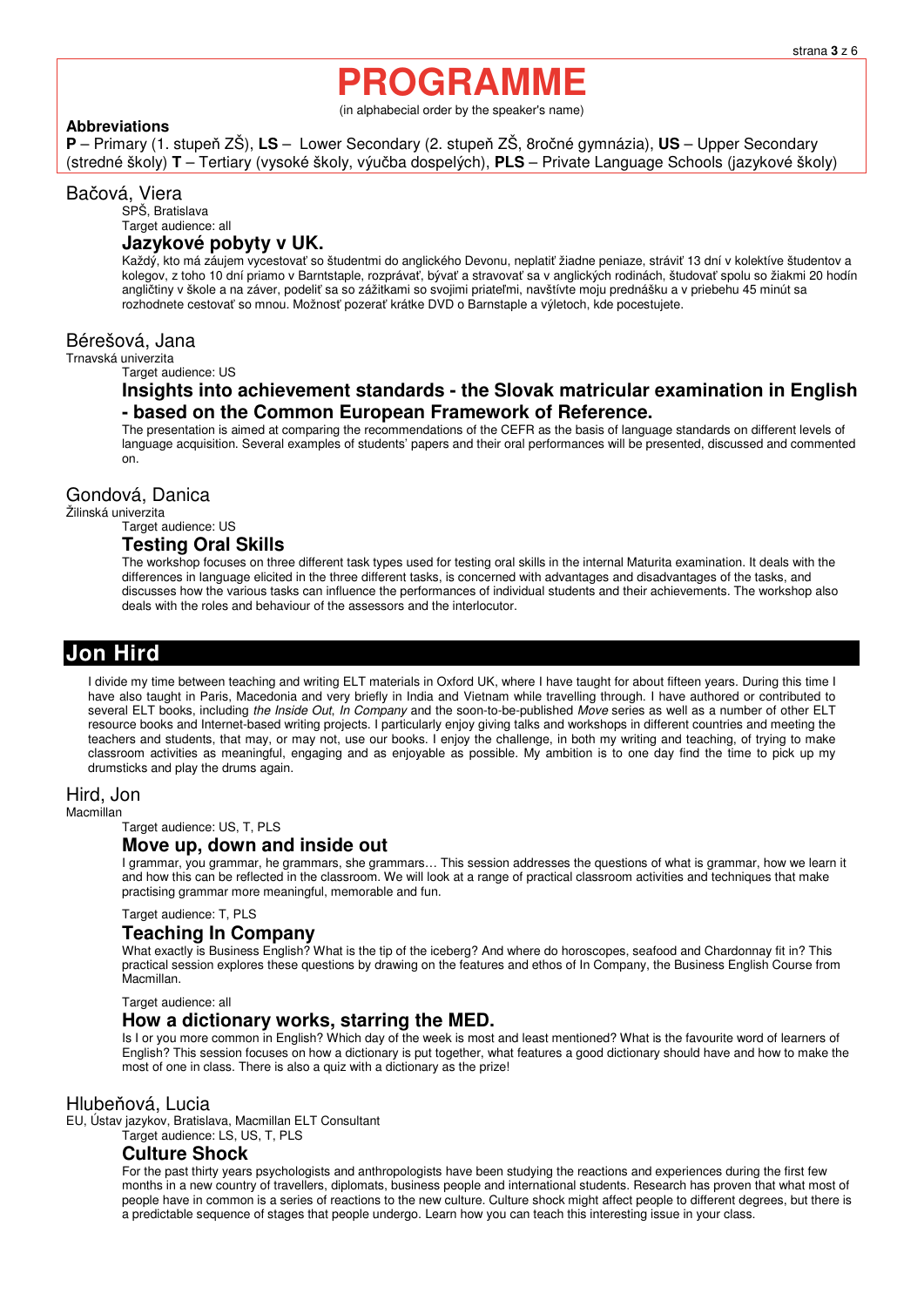#### **Be Inspired**

Do we teach enough culture or is there no time left for this issue? How to find the right and appropriate balance between the Slovak culture and the culture of Anglophone countries? We will try to answer all the questions above and you can acquaint yourselves with the new activities which will help you to teach culture in your class.

Target audience: LS, US, PLS, T

#### **Miss Textbook 2006**

Have you ever chosen a text-book which did not fulfil your expectations? Are you satisfied with your present text-book? What criteria do you have for selecting your text-book? During this presentation you will learn how to choose a text-book which would later become your "Miss".

#### **Susan House**

Susan House works as a teacher trainer in various countries including Spain, Italy, Portugal, Colombia, Argentina and Brazil. She works for the local education authorities in the different regional administrations in Spain. Her areas of expertise include:

Early reading skills and phonics.

Process writing and creative writing. Common Language frameworks and portfolio assessment.

CBI (Content based instruction).

Assessment and evaluation (Oral and written).

Bridging the gap (strategies for the transition from primary to secondary).

She is the co-author of Story Magic, a primary course from Macmillan.

#### House, Susan

**Macmillan** 

Target audience: P, LS

#### **Songs as a vehicle for language learning**

In this session we are going to look at ways of using songs for language learning both in terms of developing different skills and in terms of tracking language progression. We will be using songs to work with: memory, pronunciation and intonation, movement to demonstrate meaning, songs to work with the progression of language learning through oral recognition to free production of new language. There are a lot of songs available and it can be difficult to choose the most appropriate. We want to use songs that will maximise the possibilities of language learning so we will be working with songs that have been specially written for teaching English.

Target audience: P, LS

#### **Talking tasks**

As we work through the target language for each unit of work there comes a point when we want the pupils to start using the language for oral communication so that it doesn't just settle into some far corner of their minds as abstract theory. This means setting up an activity in which the pupils will use the target language to communicate with each other. Young learners find it much easier to do this if we set them up with a communicative purpose and especially if they have something physical to use. This is where cut outs and craft type activities come into their own in the classroom. In this session we will be looking at these activities and analysing the development of communicative skills.

Target audience: P, LS

#### **Story based learning**

In this workshop we will be examining the following questions: What is story based learning? – Why are stories are good vehicle for language learners? – What are the characteristics of young learners? – How do I tell a story? – How can I address all the skills? -How can I use multidisciplinary links? – How can I integrate cross curricular issues? We will be working with a story for primary school students and seeing how to exploit the story in the classroom.

#### Hrašková, Eva

freelance

Target audience: P

#### **Little Bugs in our classrooms**

Being a teacher of 6-7 year olds sometimes reminds me of standing in the middle of a busy and noisy anthill. You can't possibly get rid of them but there are some ways how to stop them "biting you" and make your life easier. Just offer the ants what they like, bring their attention to something better than your nerves and you might be as happy as them. There are things and activities which always keep my children talking English (drilling some grammar or learning a nice bunch of new words while playing ) – and me feeling happy with my "little bugs".

## **Fergal Kavanagh**

Fergal first started collaborating with Macmillan in 1996, and has given talks throughout Italy, Bulgaria, Turkey and Ireland. This is his first visit to Slovakia. He currently teaches at the Università degli Studi di Napoli "L'Orientale", Italy, but through his website www.tuneintoenglish.com he promotes the use of songs as his preferred method of teaching.

#### Kavanagh, Fergal

Macmillan

Target audience: US, PLS

#### **Inspiration**

Thomas Edison said "Genius is one percent inspiration, ninety-nine percent prespiration". The great inventor died in 1931, but if he were alive to see Macmillan's latest title, he would certainly greatly reduce the ratio - using Inspiration in the classroom will reduce your students' English language learning prespiration! We take you through a sample unit to show you how to get the most from the book.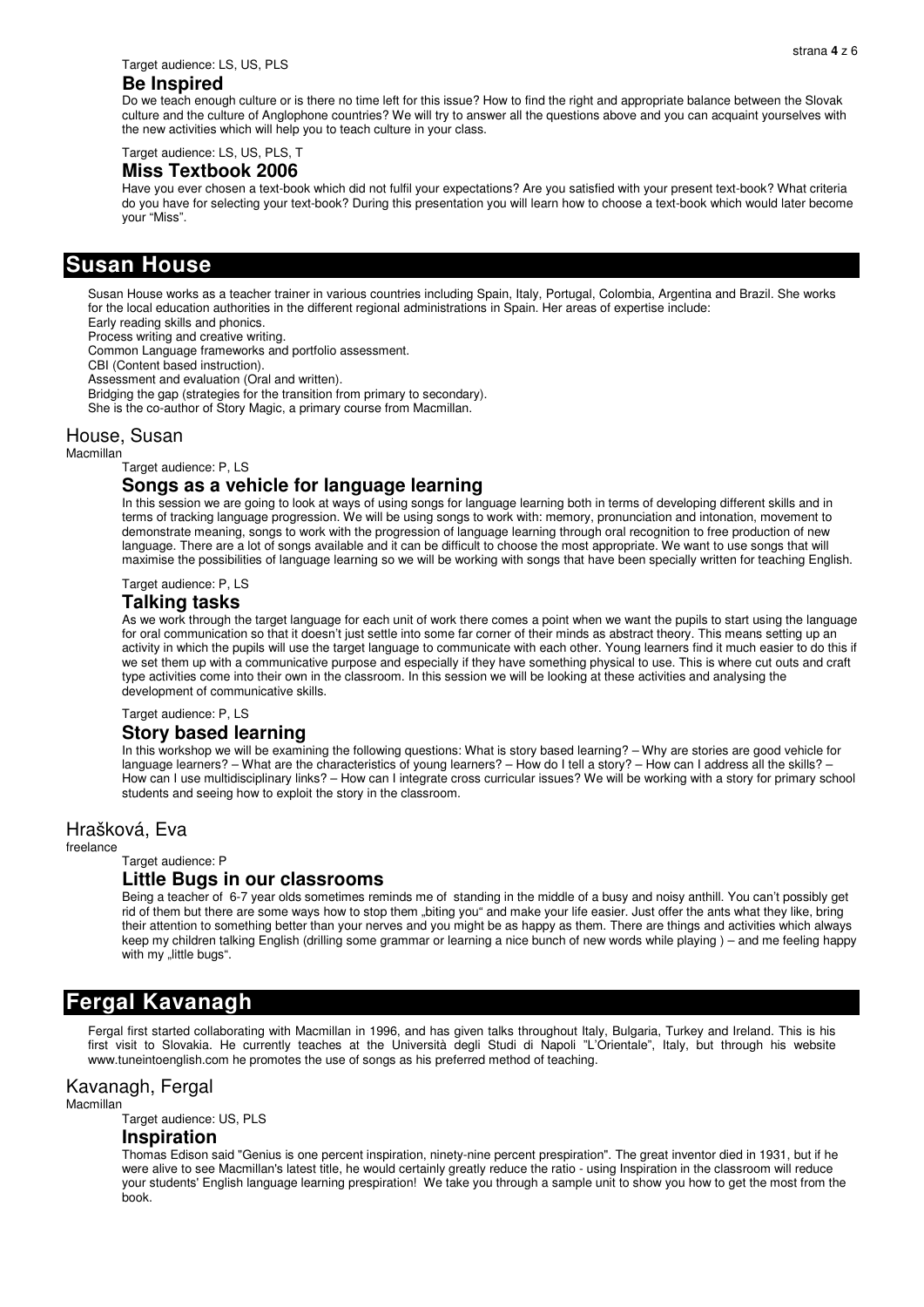#### Target audience: US, PLS, T

#### **Culture Begins At Home**

Can we teach Culture effectively if students don't first understand their own culture? This workshop suggests reflecting on the home culture while looking at those of English-speaking nations.

#### Target audience: all

#### **Tune Into English**

One of the best ways to involve students in the learning process is to use music and song. We show how songs fix vocabulary and structures into long-term memory and look at practical examples that you can use in your classroom.

# **Philip Kerr**

Philip Kerr is a well-known writer of English language teaching materials and he is the main author of Straightforward, the new series of coursebooks from Macmillan. His work as a teacher, teacher trainer, director of studies and university lecturer has taken him to many countries around the world. He currently lives and works in Brussels.

#### Kerr, Philip

Macmillan

Target audience: all

#### **The role of affect in learning to speak**

Getting students to speak at all in class can be hard enough. Getting students to take part in fluency activities can be harder still. A lot depends on how students feel about the classroom environment and the activities which we ask them to take part in. Teachers cannot control how students feel, but there is much that we can do to influence their feelings. Using illustrations from Straightforward, the new coursebook for adults and young adults from Macmillan, this workshop will explore how the teacher's management of classroom speaking activities can encourage both language development and learner autonomy.

Target audience: US, PLS, T

#### **You can't do that!**

The world of English language teaching has seen many changes in the last twenty years, as new fashions come and old fashions go. For example, communicative language practice, authentic language examples and guided discovery techniques are currently held up as examples of good practice, while the use of mother tongue, translation and dictation are often disapproved of. This talk will reevaluate a variety of both fashionable and unfashionable classroom activities and suggest that we should be very cautious about following passing fashions. The talk will be illustrated with activities from Straightforward, the new coursebook for adults and young adults from Macmillan.

Target audience:US, PLS, T

#### **A licence to drill: a reappraisal of controlled practice**

Controlled practice is usually seen as a classroom activity that belongs to a traditional product-oriented approach to language teaching. After a brief consideration of the differences between product-oriented and process-oriented approaches, this talk will explore a variety of controlled practice activity types and reappraise the value of such tasks. The talk will be illustrated with activities from Straightforward, the new coursebook for adults and young adults from Macmillan.

#### Krajňáková, Daniela

Macmillan Slovakia

Target audience: PLS, T

#### **Move**

Do you struggle to finish your coursebook in time? Do you teach in short courses or do you have only a few lessons a week? Move, a new Macmillan coursebook, is the solution to your problems. It is suitable for language schools, universities and company courses.

#### Matuška, Ondřej

Macmillan Czech Republic

#### Target audience: all

#### **Free Resources on the Internet: onestopenglish.com**

The talk introduces www.onestopenglish.com, a website for teachers of English, where users can download hundreds of ready made materials. The themes range from teaching children, speaking lessons, teaching vocabulary to ESP and exam preparation. All services are provided free of charge. Come and learn how you can save time and effort if you become regular users!

#### McCullough, Paul

freelance

# Target audience: US, PLS, T

**Inside Out - the Nickel Tour** 

During this interactive session we will look at the features that have helped to make Inside Out one of the best selling titles from the Macmillan list. As usual, we will learn by doing. So, come prepared to talk!!!

#### Rebrová, Alena

The British Council, Slovakia

Target audience: all

#### **British Council activities in Slovakia**

The presentation is aimed at those teachers and educators who want to gain an insight into the British Council activities in Slovakia. It will highlight the work we do for teachers of English. It will inform the audiences of planned developments and will outline our future projects in Slovakia.